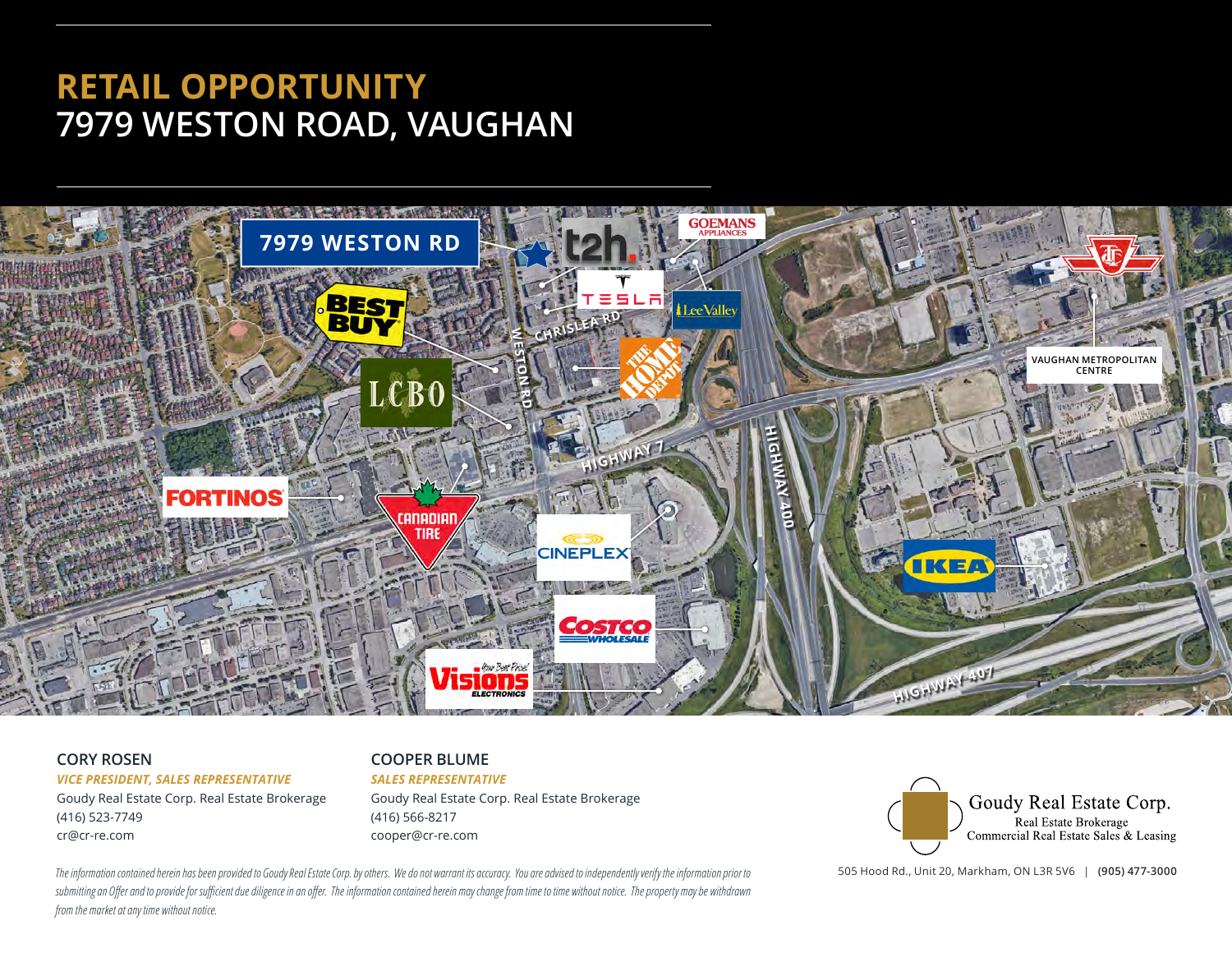## 7979 WESTON RD, VAUGHAN **SITE PLAN**



Goudy Real Estate Corp. Real Estate Brokerage<br>Commercial Real Estate Sales & Leasing